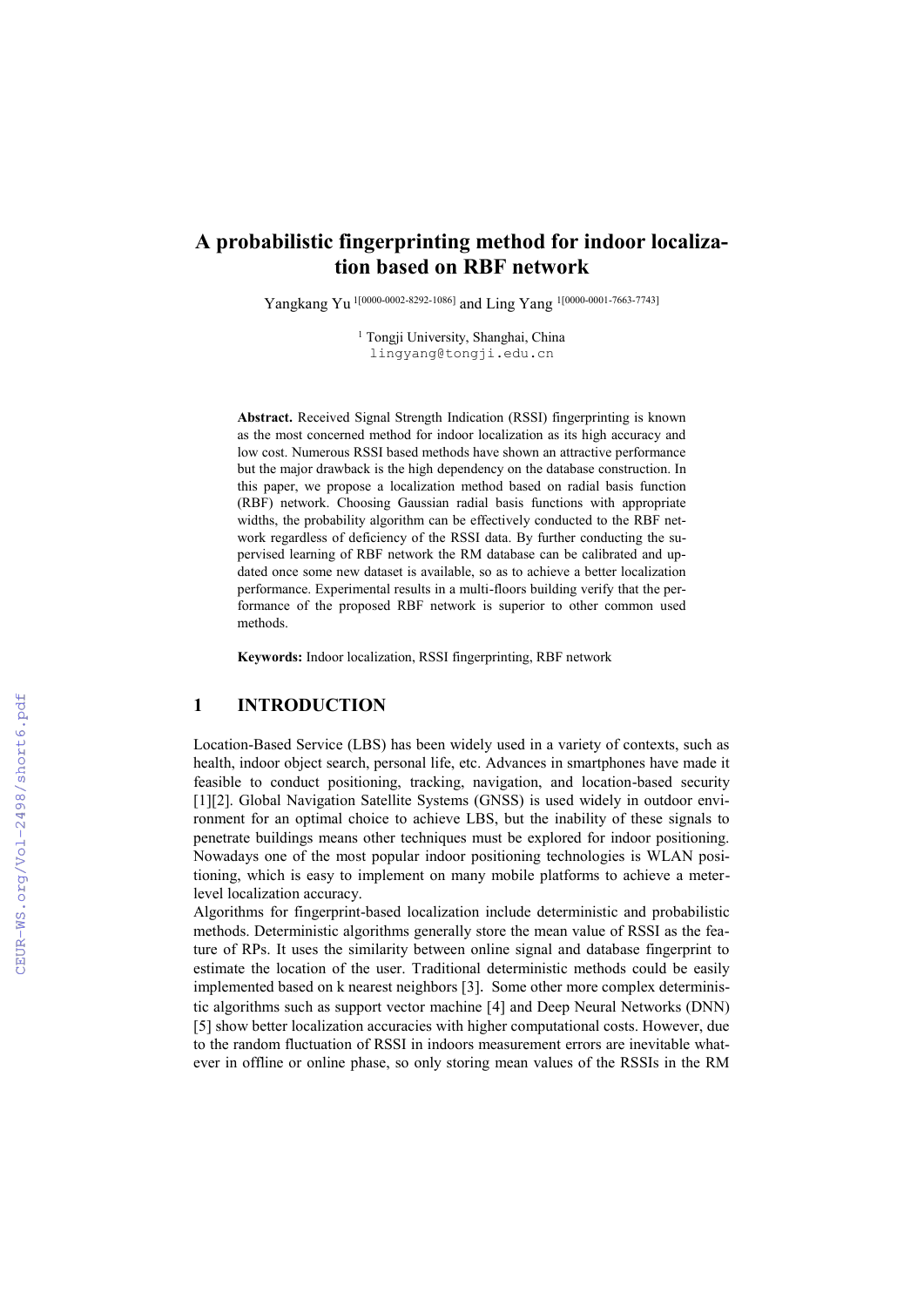cannot represent the whole RSSI distribution information at RPs. Therefore, probabilistic algorithms, such as Horus, usually record and store the RSSI distribution at each RP and use the probability distribution information for estimation [6].

However, the fingerprint-based localization still suffers from some defects. The first issue is the database insufficiency. Offline survey is usually a time-consuming process, and for ordinary custom-grade applications, data collected at each RP could be extremely rare. In these circumstances, most probabilistic algorithms might be invalid since the requisite RSSI distribution characterization cannot be conducted without sufficient data. The second issue is the database deviation. The localizations for RPs in indoors are usually conducted by some type of low-accurate surveys. Also, the RSSIs from specific APs received at RPs usually fluctuate uncertainly due to the limitations of low-cost sensors. Therefore, deviations on the RM construction are inevitable generally.

Response to these issues, we propose a localization method based radial basis function (RBF) network [7][8]. Considering the RPs as the basic units and the RSSI mean, variance, site location on each RP as the network parameters, it is a straightforward way to implement the RBF network to an indoor localization scene. Choosing Gaussian radial basis functions with appropriate widths, the probability algorithm can be effective conducted by the RBF network regardless of deficiency of RSSI data. As the network and RM shares the same features. In addition, compared to other network such as the DNN, RBF network shows unique physical significance and has simplicity structure as it exploits the radio map topology and the probabilistic model. Generally, with the proposed RBF network, the indoor localization accuracy and robustness would be improved effectively, since the error uncertainty of the RSSIs and RPs coordinate are introduced on both RM construction and real-time localization procedures.

In this paper, in order to conduct a complete and precise localization in different indoor scenarios, a parallel localization network by using the Gaussian radial basis functions was proposed. It is designed for both floor detection and location estimation, where the floor detection was considered as a classification problem and the location estimation was treat as a regression one. In the offline phase, the radio map construction is the procedure of the network parameters initialization. In the online phase, when getting a RSSI measurement with an unknown location at an unknown floor, we use a complete parallel network to determine the floor and then to estimate the location within the floor.

## **2 PROBABILISTIC LOCALIZATION MODEL**

By considering the distribution characteristics of the RSSI fingerprints on both offline and online phases, probabilistic algorithms can improve the system accuracy and stability, compared to most deterministic algorithms. Therefore, more advanced indoor localization systems have been focusing on optimizing probabilistic algorithms. In this section, we discuss the probabilistic localization model from two aspects, floor detection in a building and location estimation on the determined floor.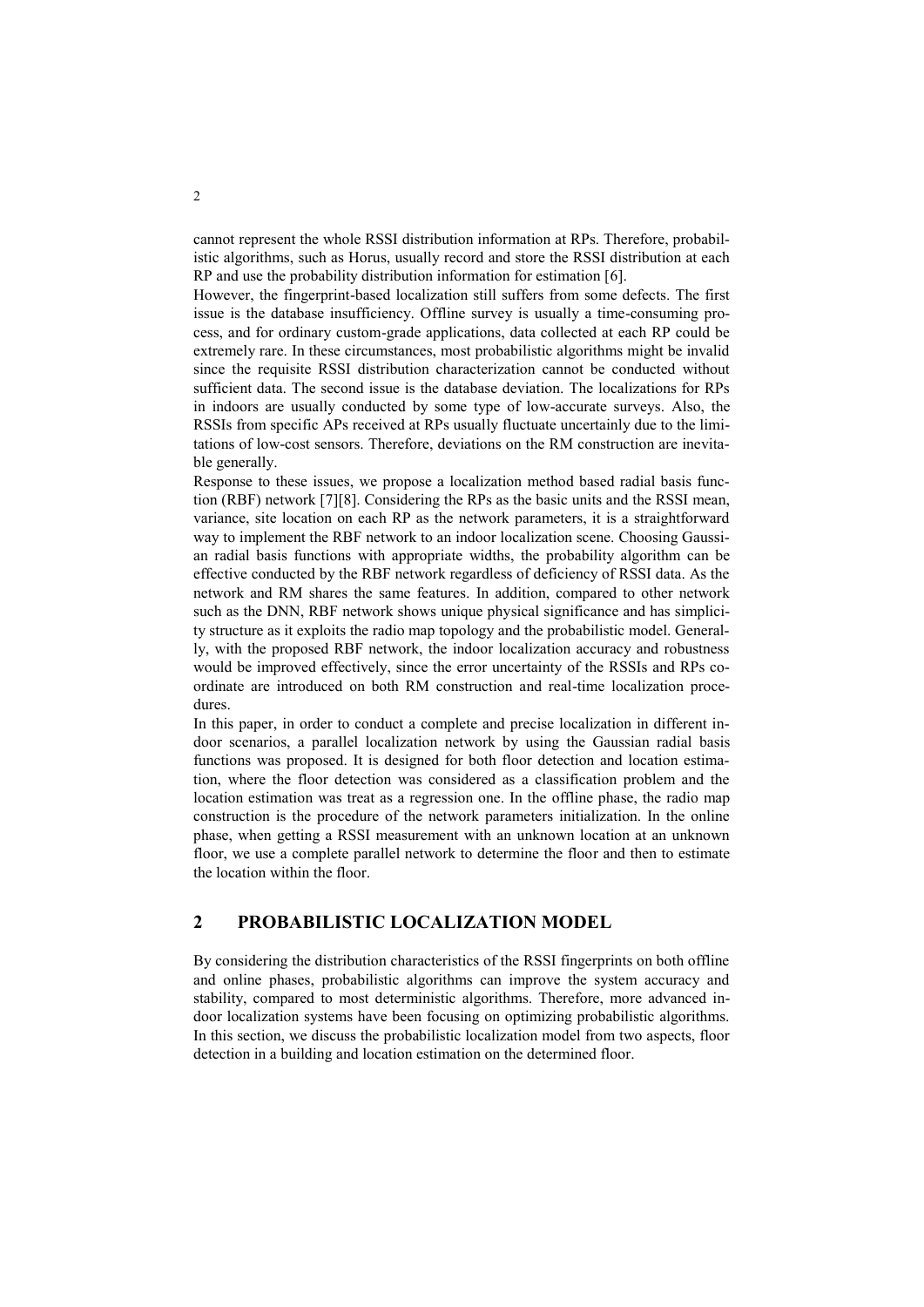#### **2.1 Floor Detection**

Nowadays, floor detection becomes a necessity since multiple floors are quite common in buildings or other indoor/outdoor venues. In the indoor localization, the floor misjudgment usually introduces severer biases. Therefore it should be avoided first and foremost. In this subsection, we present a classification algorithm for floor detection.

In the localization scenes, we assume that there are *K* reference points. In the offline phase, it generally stores the RSSI mean  $\mu_k$ ,  $k = 1, ..., K$  and the RSSI variance  $\Sigma_k$ ,  $k = 1, ..., K$  from the k-th RP with the response location is  $L_k$ ,  $k = 1, ..., K$ . Each RP *k* belongs to a unique floor  $F_j$ ,  $j = 1, ..., J$ . In the online phase, when get an RSSI vector *X*, we can deduce the unknow floor *F* by a classification.

$$
\hat{F} = \underset{F_j}{\text{argmax}} \, P\big(F_j | \boldsymbol{X}\big) \tag{1}
$$

Where  $P(F_j|X)$  is the probability of the *j*-th floor under the condition of RSSI X. It can be obtained by

$$
P(F_j|\boldsymbol{X}) = \sum_{k=1}^{K} P(F_j, L_k|\boldsymbol{X})
$$
\n(2)

As the probability of  $P(F_j, L_k | X)$  always equal to zero when  $k \notin F_j$ . Then we have

$$
P(F_j|\boldsymbol{X}) = \sum_{k \in F_j} P(F_j, L_k|\boldsymbol{X})
$$
\n(3)

By applying the Bayes theorem, the posterior probability  $P(F_i, L_k|X)$  could be written as

$$
P(F_j, L_k | X) = \frac{P(X|F_j, L_k)P(L_k|F_j)P(F_j)}{P(X)}, k \in F_j
$$
\n(4)

where  $P(F_i)$  is the prior probability of the floor  $F_i$ . The uniform priors can be used here that introduce no bias toward any particular floor. Thus  $F_i$  can be treated as a constant.  $P(X)$  is the distribution of signal strength, which is independent with the location  $L_k$  and floor  $F_j$ . It can also be treated as a normalizing constant. Assuming  $K_j$ is the number of RPs in the floor  $F_j$ , then

$$
P\left(\mathbf{L}_{k}|F_{j}\right) = \frac{1}{K_{j}}, k \in F_{j} \tag{5}
$$

With respect to (5), Equation (4) can be simplified as

$$
P\big(F_j, L_k|X\big) \propto \frac{1}{K_j} P\big(X|F_j, L_k\big), k \in F_j \tag{6}
$$

Combined with (3) and (6), the final expression of floor detection can be written as

$$
\hat{F} = \underset{F_j}{\text{argmax}} \frac{1}{K_j} \sum_{k \in F_j} P\big(X|F_j, L_k\big) \tag{7}
$$

Finally, we can calculate the probability for each floor  $F_j$  separately, and choose the maximum one as the corresponding floor.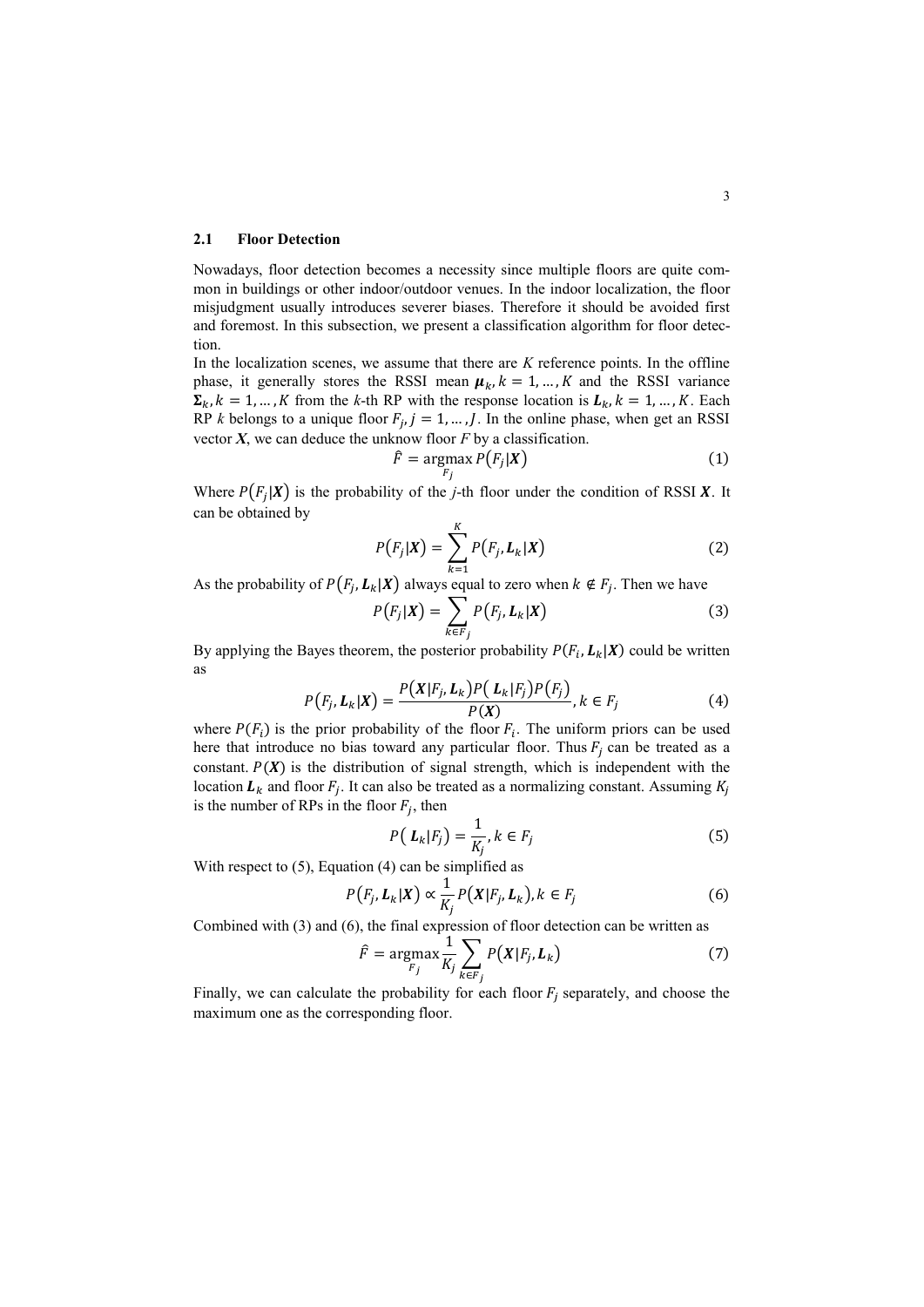#### **2.2 Location Estimation**

After floor detection, next step is to find the most likely location  $\hat{L}$  on the determined floor *F*. As we know, location is a continuous value while floors are always presented discretely. Therefore, instead of classification, regression is a better way to find a continuous solution.

Let  $P(L_k | X, F)$  be the probability of the *k*-th RP location under the condition of RSSI  $X$  and a known floor  $F$ . it is easily to obtain the probable location as the weighted regression, as

$$
\hat{\mathbf{L}} = \sum_{k \in F} \mathbf{L}_k P(\mathbf{L}_k | X, F) \tag{8}
$$

with

$$
\sum_{k \in F} P(L_k|X, F) = 1 \tag{9}
$$

 $\kappa \in F$  denote the *k*-th RP which belong to floor *F*. By applying the Bayes theorem, we can then obtain the so-called posterior probability of the location

$$
P(\mathbf{L}_k|\mathbf{X}, F) = \frac{P(\mathbf{X}|\mathbf{L}_k, F)P(\mathbf{L}_k|F)}{P(\mathbf{X}|F)}, k \in F
$$
\n(10)

where  $P(L_k|F)$  is the prior probability of the location  $L_k$  on the floor *F*. For simplicity we use only uniform priors here that introduce no bias toward any particular location.  $P(X|F)$  is the distribution of signal strength, which is independent with the location  $L_k$  and can be treated as a constant. Equation (10) can be simplified as

$$
P(\mathbf{L}_k|\mathbf{X}, F) \propto P(\mathbf{X}|\mathbf{L}_k, F), k \in F
$$
\nset to (9), we can normalize (11) as

with respect to  $(9)$ , we can normalize  $(11)$  as

$$
P(\mathbf{L}_k|\mathbf{X}, F) = \frac{P(\mathbf{X}|\mathbf{L}_k, F)}{\sum_{k \in F} P(\mathbf{X}|\mathbf{L}_k, F)}, k \in F
$$
\n(12)

Therefore, the location  $\hat{L}$  can be calculated by the conditional probability of RSSI under location  $L_k$  within a floor *F*.

$$
\hat{L} = \frac{\sum_{k \in F} L_k P(X | L_k, F)}{\sum_{k \in F} P(X | L_k, F)}
$$
(13)

With above two procedures, the probability model of indoor localization has been theoretically constructed. However, practical application of the theory still faces following challenging issues: One is the deviation of the database. As the uncertainty of the RSSI fluctuation and the inaccuracy of the indoor localization measurements at RPs, database features would unavoidably deviate from the true values. The other one is the data insufficiency of the database. In most custom-grade indoor localization applications, collecting adequate RSSI measurements at each RP is actually impracticable since the offline survey usually covers a vast indoor area with complex layouts. Somewhere, RSSI data collected on some RPs could be extremely rare and inaccurate. As a result, localization by probabilistic algorithms could become invalid in practical applications.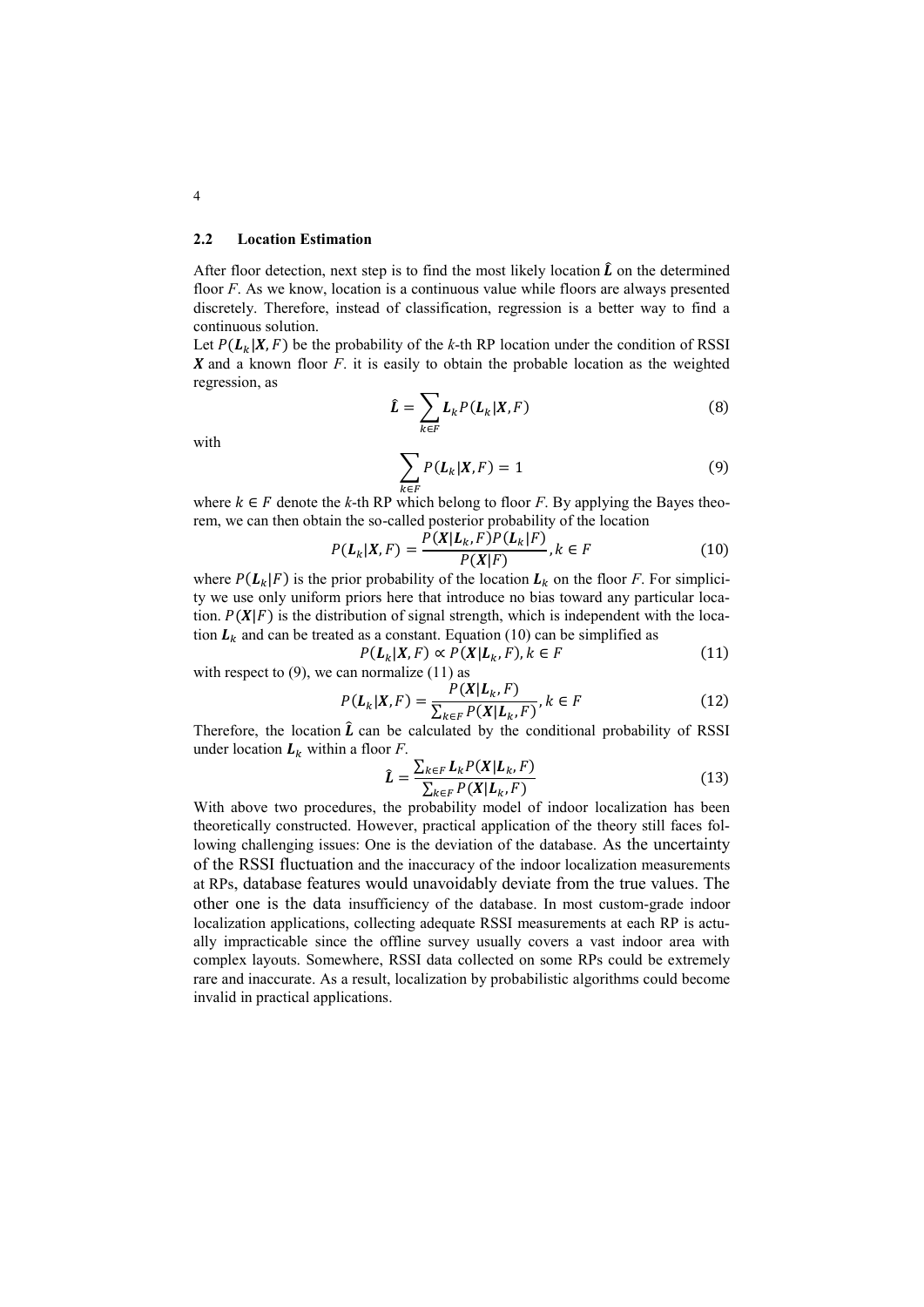## **3 RBF LOCALIZATION NETWORKS**

Response to above issues, we propose to combine the probabilistic localization model with the RBF network. As RBF network shows the characteristic of explicit physical significance and simplicity structure, the probabilistic algorithm based on RBF network can be well implemented and improved in localization.

### **3.1 Radial Basis Functions Network**

Historically, radial basis functions were introduced for the purpose of exact function interpolation. Given a set of input vectors  $\{X_i \in \mathbb{R}^n, i = 1, 2, ..., N\}$  along with corresponding target values  $\{d_i \in \mathbb{R}^m, i = 1, 2, ..., N\}$ , the goal is to find a smooth function  $f(x)$  that fits every target value exactly, so that

$$
f(X_i) = d_i, i = 1, 2, ..., N
$$
 (14)

The radial basis functions (RBF) technique consists of choosing a function *F* that has the form

$$
f(X) = \sum_{k=1}^{K} w_k \varphi(||X - c_k||)
$$
 (15)

where  $\varphi(||X - c_k||)$  is the radial basis function of the *k*-th locally-tuned unit, and  $||·||$ denotes a norm that is usually an Euclidean distance. The  $c_k \in \mathbb{R}^m$ ,  $k = 1, ..., K$  is the center vector of the radial basis functions and the  $w_k \in \mathbb{R}^m$ ,  $k = 1, ..., K$  is the weight vector.

There are some different kinds of radial basis  $\varphi(r)$  for different fields and the most commonly used is Gaussian functions  $\varphi(r) = \exp(-r^2/2\sigma^2)$ . Henceforth, we focus on the use of a Gaussian function as the radial basis function

$$
\varphi(||X - c_k||) = \exp\left(-\frac{||X - c_k||^2}{2\sigma_k^2}\right) \tag{16}
$$

where  $\sigma_k$  is a measure of the width of the *k*-th Gaussian function with center  $c_k$ . We will discuss to apply the RBF network to the probabilistic localization in next subsection.

### **3.2 Localization Network**

With the RBF theory, we construct a classification network to detect the floor where the user is and a regression network to estimate the user's location at a known floor. In the offline phase, the radio map construction can be considered as the initialization of the RBF network parameters. In the online phase, when getting a RSSI measurement with an unknown location at an unknown floor, we use a complete parallel network to determine the floor and then to estimate the location.

**Floor Detection Network.** It is easily to discover the connection between RBF network and floor detection algorithm. If consider each RP as an independent unit of the network, and the mean of RSSI  $\mu_k$  at *k*-th RP as the corresponding center vector, the conditional probability  $P(X|L_k, F)$ ,  $k \in F$  can be denoted by the radial basis function as

$$
P(X|L_k, F) = \varphi(||X - \mu_k||) \tag{17}
$$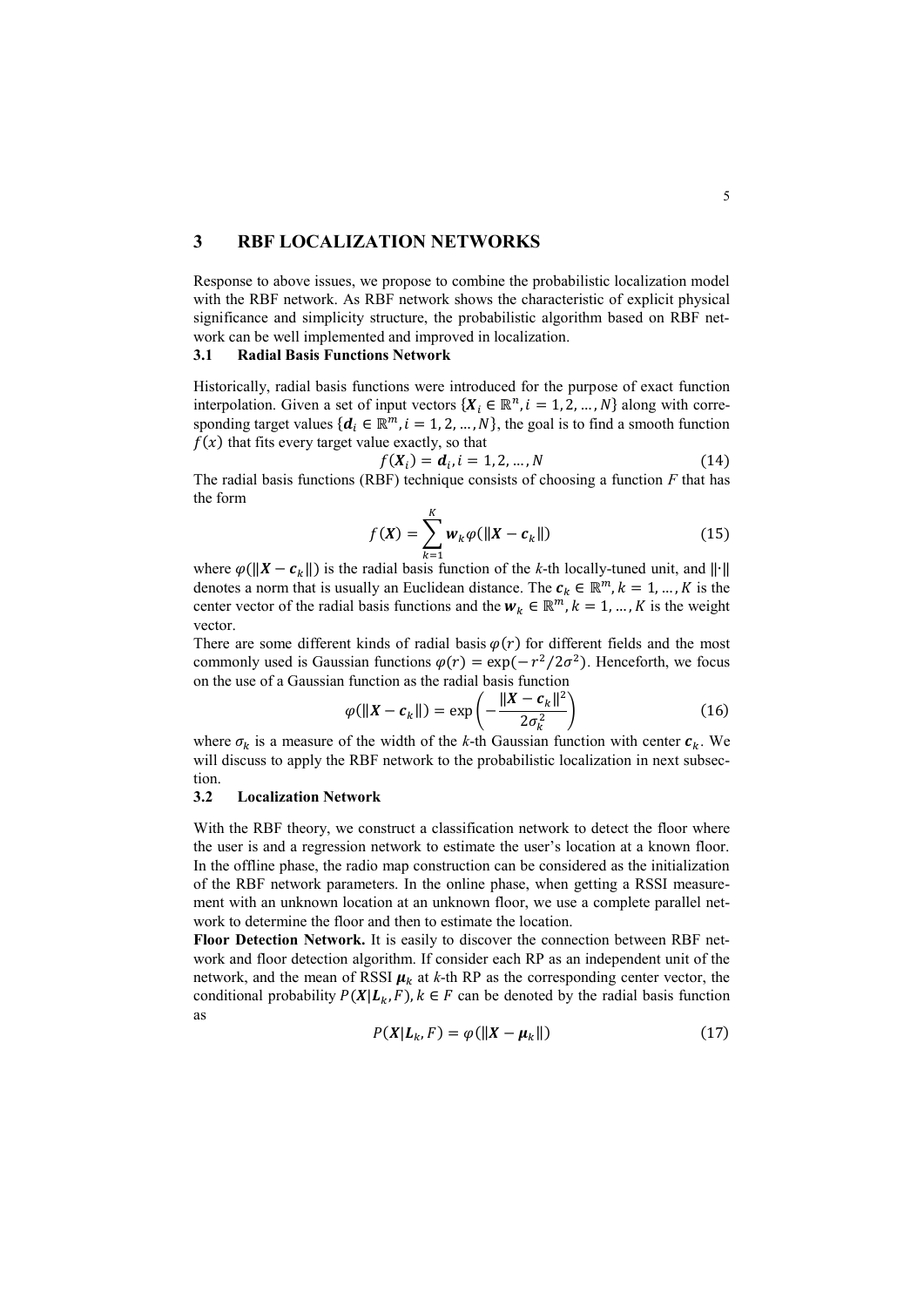When collecting an RSSI vector  $X$ , the floor classification function  $F(x)$  can be obtained according to (7)

$$
f(\boldsymbol{X}) = \underset{F_j}{\text{argmax}} \frac{1}{K_j} \sum_{k \in F_j} \varphi(||\boldsymbol{X} - \boldsymbol{\mu}_k||) \tag{18}
$$

where  $K_j$  is the RPs number on the floor  $F_j$ . Combined with (16), (17) and (18), the final expression of floor detection function  $f(X)$  can be written as

$$
f(\boldsymbol{X}) = \underset{F_j}{\text{argmax}} \frac{1}{K_j} \sum_{k \in F_j} \exp\left(-\frac{\|\boldsymbol{X} - \boldsymbol{\mu}_k\|^2}{2\sigma_k^2}\right) \tag{19}
$$

where  $\sigma_k$  is a measure of the width of the *k*-th Gaussian function with center  $\mu_k$ . For convenience, we can set a common width  $\sigma$  for all Gaussian unit, and then adjust the width to make the network achieve a higher performance. By this way we can obtain an approximate value of  $\sigma$  when the training data is insufficient to get the truth value. **Location Estimation Network.** Similarly, we can conduct the location estimation by RBF network. As the Gaussian function  $\varphi(||X - \mu_k||)$  denotes the probability of RSSI  $P(X|L_k, F)$ ,  $k \in F$ , it is easily to obtain the probability of the locations  $P(L_k|X, F)$  using a normalization technique as

$$
\phi_k(X, F) = \frac{\varphi(||X - \mu_k||)}{\sum_{k \in F} \varphi(||X - \mu_k||)}\tag{20}
$$

with

$$
\sum_{k \in F} \phi_k(X, F) = 1 \tag{21}
$$

Accordingly, the  $\phi_k(X, F)$  denote the conditional probability of location  $L_k$  under the RSSI measurement *X* on the floor *F*. When getting an RSSI vector *X*, if considering the RP location  $L_k$  as the weight vector, the location estimation function  $f(X)$  can be written as

$$
f(X) = \sum_{k \in F} L_k \phi_k(X, F) \tag{22}
$$

Combined with (16), (20) and (22), the final location estimation function can be written as

$$
f(X) = \sum_{k \in F} \frac{L_k \exp\left(-\frac{\|X - \mu_k\|^2}{2\sigma_k^2}\right)}{\sum_{k \in F} \exp\left(-\frac{\|X - \mu_k\|^2}{2\sigma_k^2}\right)}
$$
(23)

where  $\sigma_k$  is a measure of the width of the *k*-th Gaussian function with center  $\mu_k$ . As the same, we can set a common width  $\sigma$  for all Gaussian unit, and then adjust the width to make the network achieve a higher performance.

In the offline phase, we can initialize the parameters of RBF location network including the unit center  $\mu_k$ , width  $\sigma_k$  and location  $L_k$  through the RM construction. In the online phase, when getting a RSSI measurement with an unknown location at an unknown floor, we make use of the RBF localization network to obtain a most probable solution.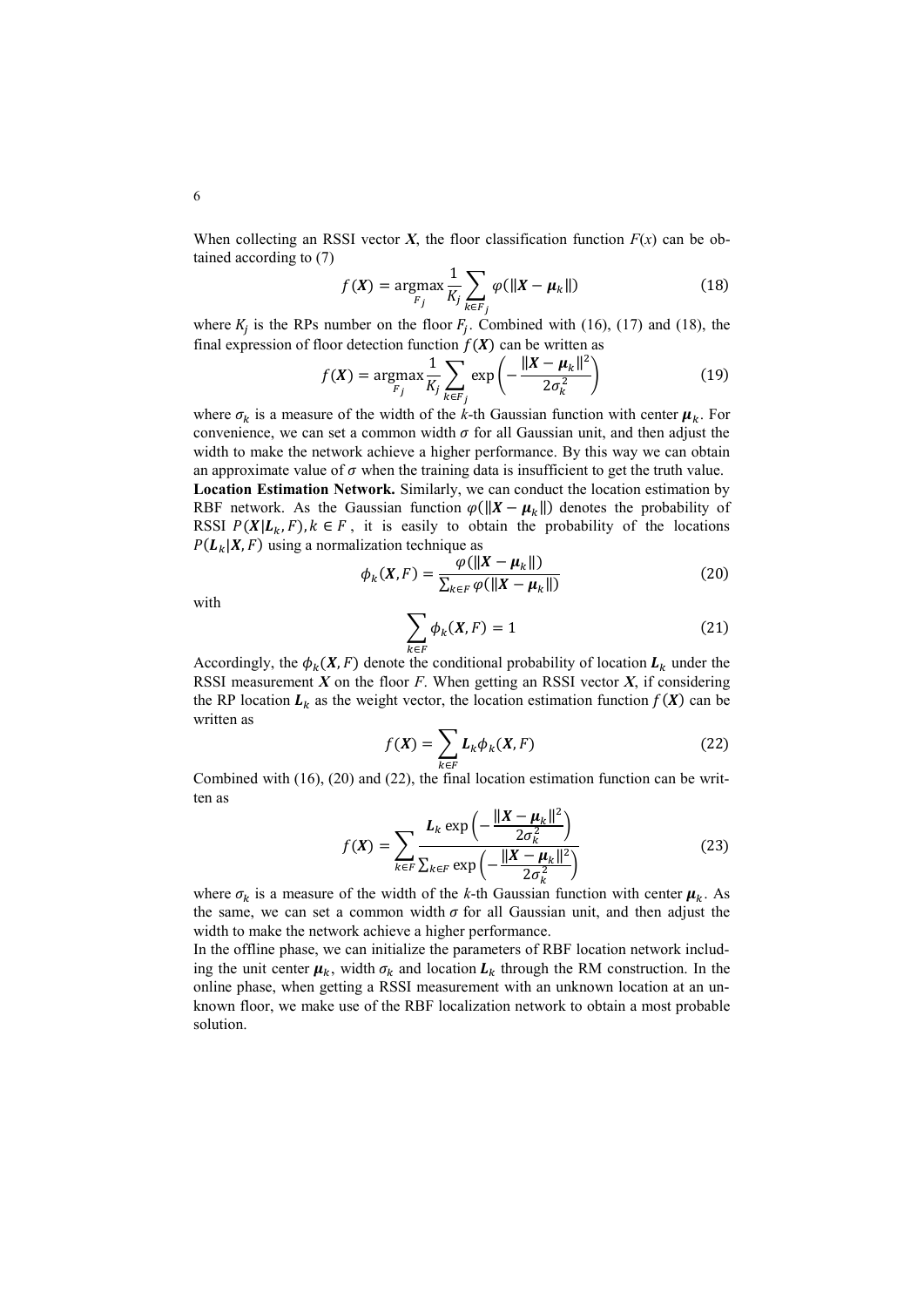## **4 EXPERIMENT**

In this section, we evaluate the performance of the proposed probabilistic localization based on RBF network by comparing it to other methods in a specific experiment.

### **4.1 Experiment environment**

The dataset was collected in the Beijing APM Mall with 7 floors (50×250m for each floor). The training set consists of 8673 data collected at 2891 RPs. Validation set and test set collection was conducted in a few days later. Totally about 2220 data point were evenly distributed in the whole building. The true locations of these points are all measured by the total station. Given the high density and large number of RSSI observations, we were able to evaluate and compare the results of using different localization algorithms.

#### **4.2 Floor detection result**

The performances of the floor detection network by KNN [3] and RBF network are shown in Table 1. It indicates that the floor missed detection rates are different for different floors. The miss detection rates for the F3 and F5 floors are the much higher than other, around 2.7% and 1.0% respectively, and floor detection for locations at the F1, F2 and F6 floors are all succeed in this experiment. Generally, the overall successful detection rate of two methods are all satisfactory. RBF network still shows a little superior to KNN due to the more complete probability model.

|  |  | <b>Table 1.</b> Floor missing rate on different floors |
|--|--|--------------------------------------------------------|
|--|--|--------------------------------------------------------|

| F3<br>F2<br><b>Floors</b><br>F5<br>F4<br>вı                              | F6.<br>Overall    |
|--------------------------------------------------------------------------|-------------------|
| $2.7\%$<br>$KNN(K=1)$<br>$1.0\%$<br>$0.2\%$<br>$0.4\%$<br>$0\%$<br>$0\%$ | $0\%$<br>$0.60\%$ |
| $2.7\%$<br>$1.0\%$<br>$0\%$<br>$9\%$<br>$0\%$<br>RBF network<br>$0\%$    | $0\%$<br>$0.54\%$ |

### **4.3 Location estimation result**

Table 2 shows the mean values of the localization errors at each floor by different methods, KNN  $(K=1)$ , KNN  $(K=5)$  [3], SVM [4], DNN [5], and RBF network. The first four methods are commonly investigated in literatures and the last two are proposed in this work. Generally, no matter what methods are used the localization accuracies at F1 and F2 are much higher than others, while the localization accuracies at F5 and F6 are the worst. Compared with other four methods, the RBF networks show obviously better performance at every floor.

| <b>Table 2.</b> Average error of several memous of location estimation (error in meters) |            |            |            |            |             |  |
|------------------------------------------------------------------------------------------|------------|------------|------------|------------|-------------|--|
| Floors                                                                                   | $KNN(K=1)$ | $KNN(K=5)$ | <i>SVM</i> | <i>DNN</i> | RBF network |  |
| B1                                                                                       | 11.19      | 9.29       | 10.69      | 9.59       | 8.56        |  |
| F1                                                                                       | 7.66       | 6.27       | 7.26       | 6.45       | 6.06        |  |
| F <sub>2</sub>                                                                           | 8.97       | 7.67       | 8.57       | 7.83       | 7.74        |  |
| F <sub>3</sub>                                                                           | 11.16      | 9.83       | 10.89      | 9.84       | 9.64        |  |
| F4                                                                                       | 11.50      | 9.58       | 11.09      | 10.04      | 9.60        |  |
| F <sub>5</sub>                                                                           | 13.67      | 12.93      | 13.08      | 13.23      | 12.09       |  |
| F <sub>6</sub>                                                                           | 13.87      | 11.30      | 13.21      | 11.86      | 10.05       |  |

**Table 2.** Average error of several methods of location estimation (error in meters)